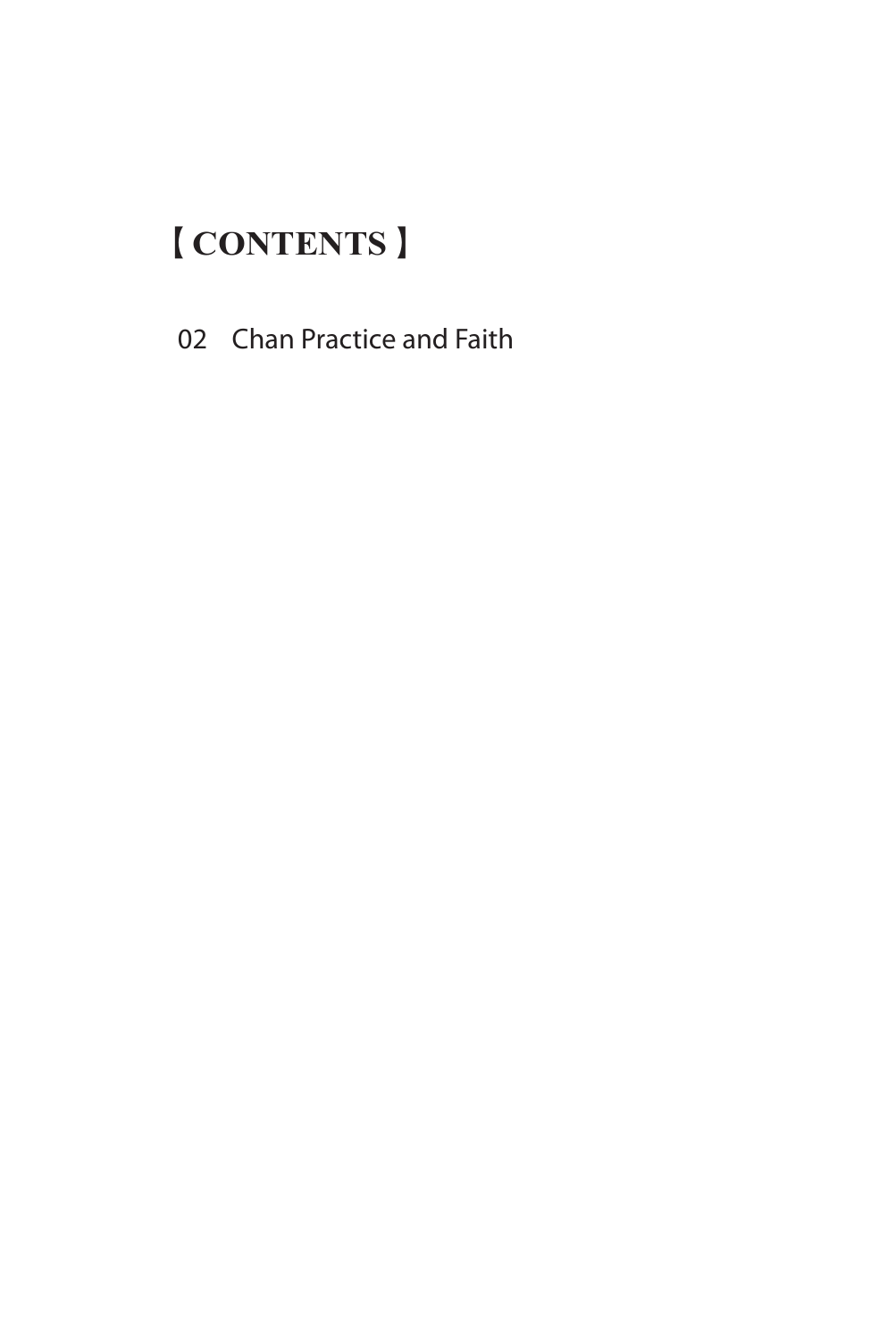## *Chan Practice and Faith*

**P** eople interested in Chan practice often find it difficult to have religious faith. As faith is intrinsically emotional, and Chan practitioners emphasize personal cultivation to gain physical and mental benefits or the experience of Chan, they find it hard to accept religious faith. This is actually a great mistake.

Many people think that Chan practice depends solely on their own efforts, requiring self-reliance, while those who practice by reciting the Buddha's name depend solely on external help. Both of these views are incorrect. In reality, Chan practice also requires external help, and the practice of reciting the Buddha's name also requires one's own effort. One can hardly become an accomplished Chan practitioner through one's own efforts. In India, China and Tibet, all meditators need the support and assistance of teachers, Dharma-protecting deities, and the Buddhas and bodhisattvas. That is why Chan monasteries in China erect and worship the statues of Dharma-protecting deities such as the eight divisions of divinities and the four deva kings.

In the past, eminent masters often encouraged Chan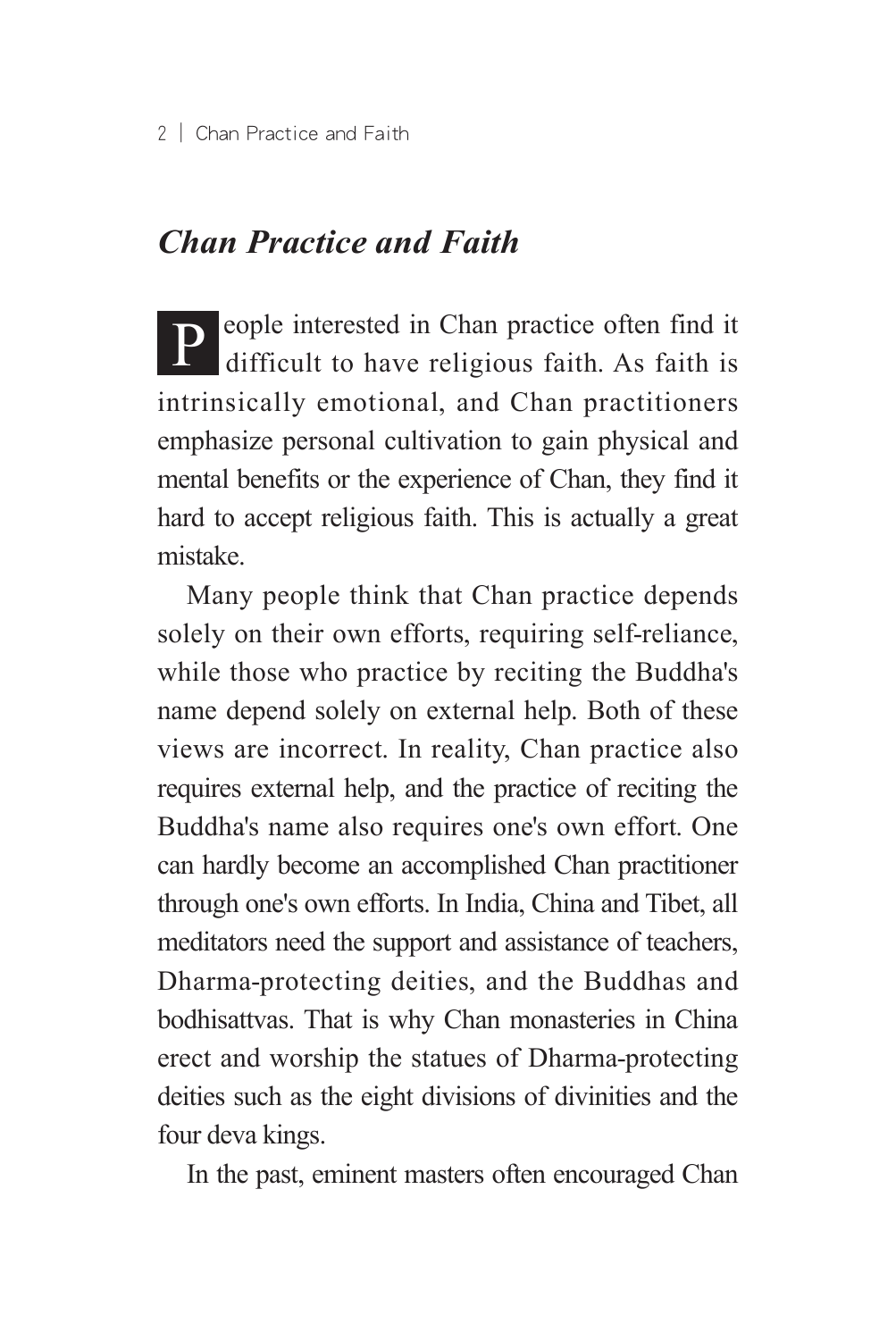practitioners to "entrust their bodies to the monastery and their lives to the Dharma-protecting deities" during Chan meditation. You don't need to be concerned about your body since it will be taken care of by the masters on duty. You simply follow the monastery's routines. However, to achieve good results in your practice, you need the support of Dharma-protecting deities. Without such assistance, one may face physical and mental obstructions, which may turn into demonic hindrances. Practicing Chan depending solely on one's own efforts without believing in the power of the Buddhas, bodhisattvas, and Dharma-protecting deities cannot be considered practicing Buddhism at all.

Chan practitioners should believe that in addition to meditating diligently and working on Chan, they need to accumulate merit and cultivate virtue. The idea that one can attain enlightenment or liberation by meditating on one's own is itself an obstacle that precludes real liberation. How can a self-seeking person become enlightened? Therefore, the Chan school also emphasizes practices such as giving and repentance. If one does not show concern for the benefit of all sentient beings, sincerely give of oneself for others, and devotedly practice giving and make offerings, it will be quite difficult to succeed in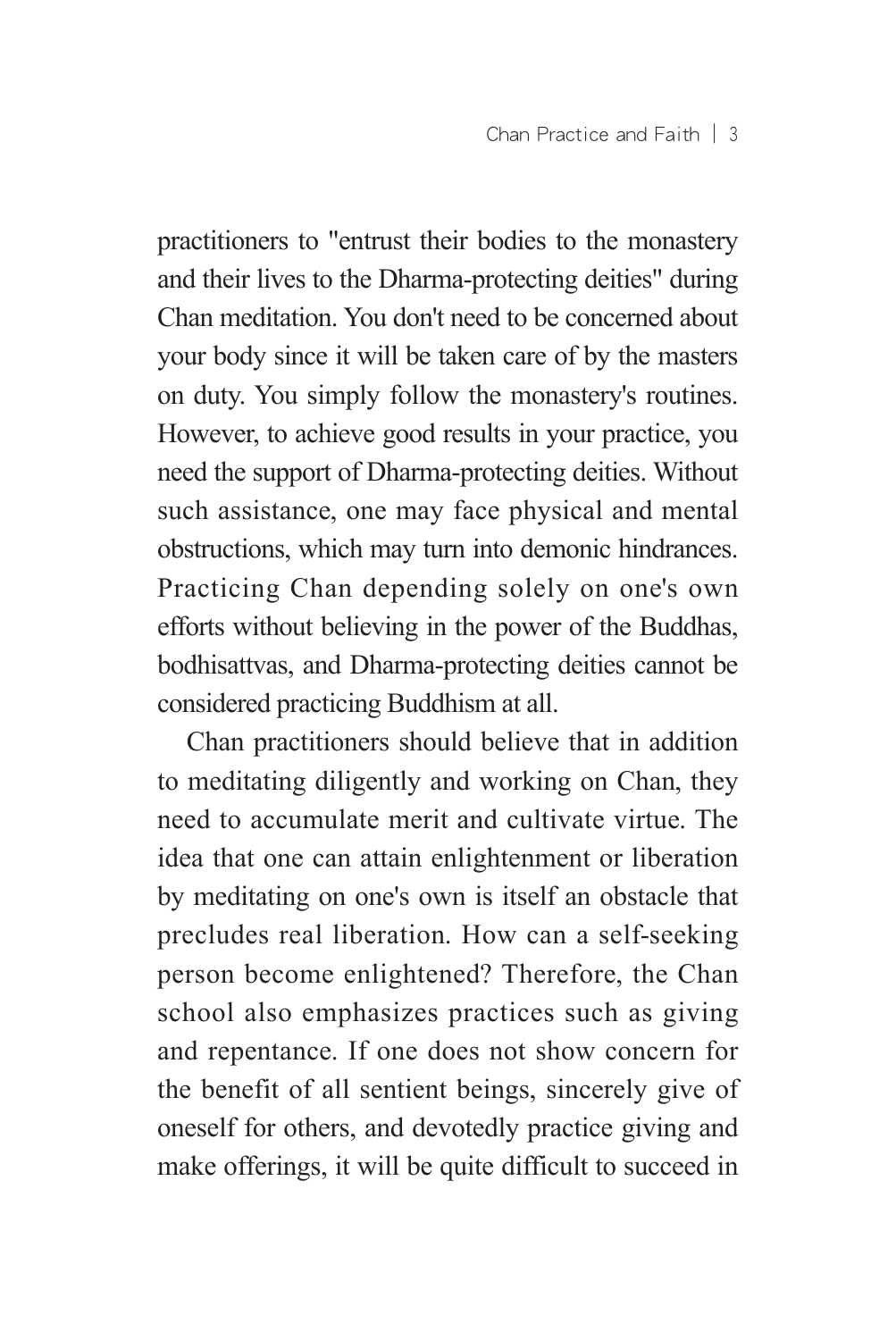spiritual practice.

In the past, many as-yet-unenlightened Chan masters at large monasteries engaged in "work cultivation," performing all kinds of manual labor for their masters and monasteries. Such work included carrying water, chopping wood, cooking and other kitchen chores, growing vegetables, as well as cleaning up and maintaining the monastery and grounds.

At traditional Buddhist monasteries, fortyeight types of work were performed by monastic practitioners. Even today, they are relieved of complex tasks only during seven-day Chan retreats to avoid distractions. Otherwise, every monastic is assigned long-term tasks. Therefore, during our seven-day Chan retreats, we make it a rule to ask every participant to do some simple chores.

Chan monasteries encourage monastics to give their spare clothes, money or other possessions to the needy, keeping only the most basic necessities. In the past, a typical monastic Chan practitioner's belongings weighed just a little over one kilo, because they gave away whatever came into their possession.

From these examples, we can see that a Chan practitioner must be ready to make offerings and practice giving, as well as give away unnecessary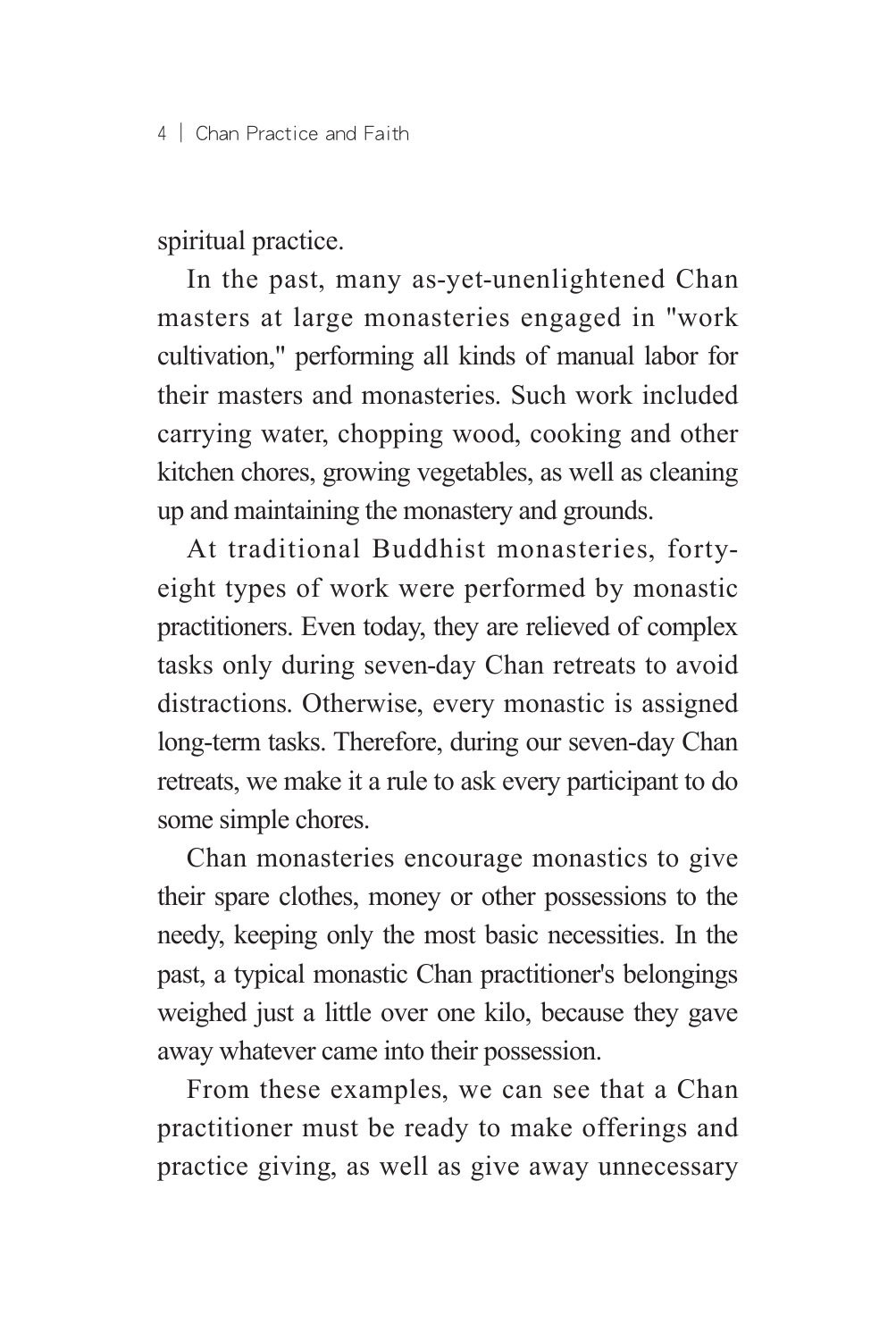personal belongings to those who need them. Unfortunately, many Chan practitioners today are presumptuous, arrogant, selfish and petty, and lack faith. This is a pity-and dangerous. How did this happen? It's because people who take up Chan practice hope to have physical and mental experiences such as stability, joy and health. However, once these objectives are achieved, they see those achievements as the product of their own efforts, rather than the result of a spiritual response from the Buddhas and bodhisattvas, or the support of Dharma-protecting deities in the monastery. Nor do they believe these effects are due to the skilful guidance of a venerable master or certain teacher. As a result, they become arrogant, conceited and complacent, lacking both belief and a sense of respect.

"Faith" means that, in spite of our own limited capacities and knowledge, we believe in the existence of certain realities. This can best be illustrated by the Chinese expression: "We look up to a sage's noble behavior like looking up to a lofty mountain. Unattainable though it may seem, we yearn for it in our hearts." When we see a lofty mountain, even though we're as yet unable to reach its peak, we still believe that there must be great masters residing yonder, and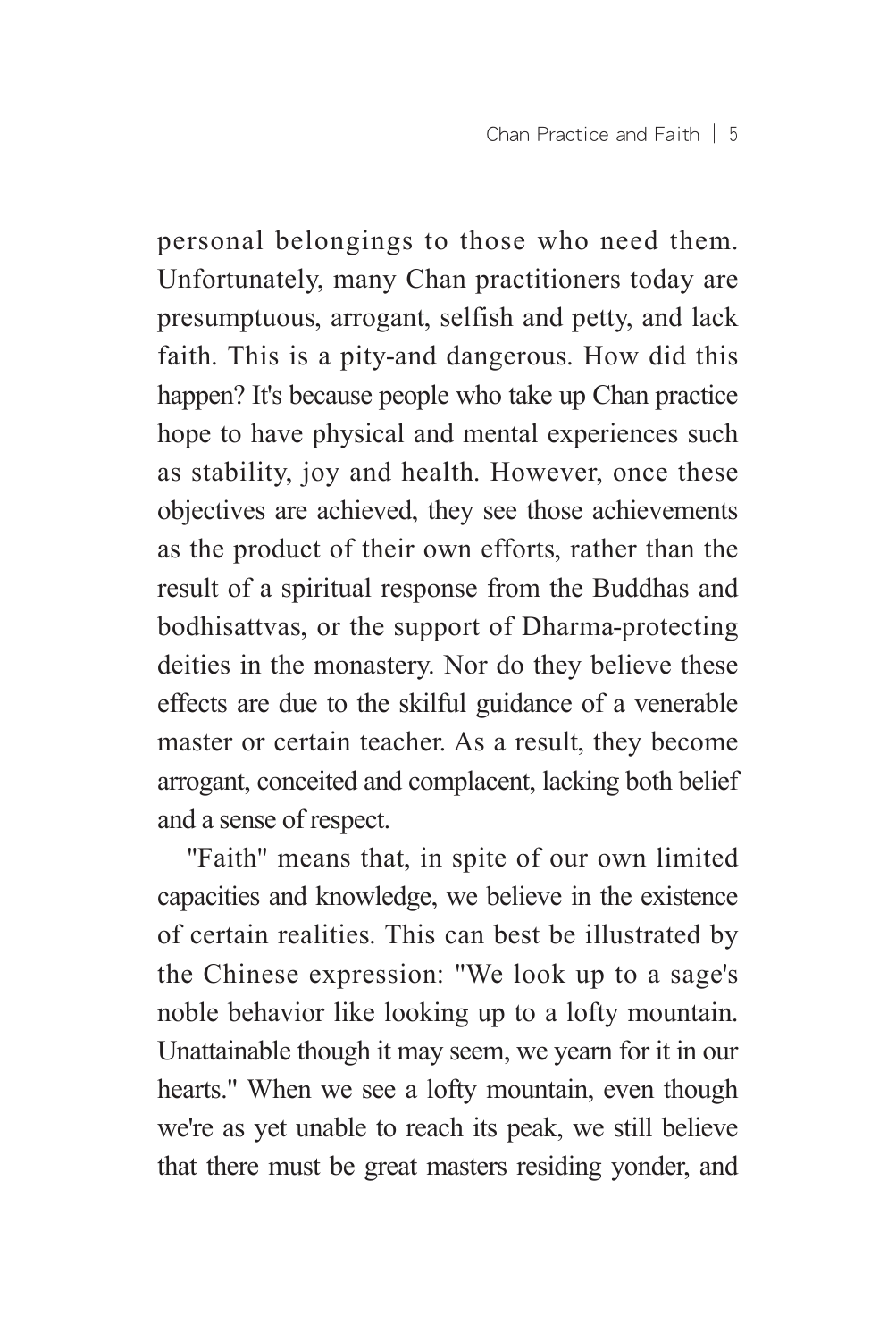the scenery must be fantastic. The higher we climb, the more we discover things we've never seen before. This is belief based on admiration. Standing far below, we revere what is high above us, generating a belief that there must be some unknown power above that can help us. But if our faith is insufficient, we won't be able to believe in things that Buddhism talks about that are beyond our ken, and our spiritual practice will not be effective.

Chan Buddhism advocates belief in our own nature, that is, the belief that we ourselves can attain Buddhahood, and that we are originally the same as all Buddhas, not lacking in any single attribute of a Buddha. Chan Buddhism asserts that if only we let go of our self-centeredness, we will instantly see our "original face," so we can all attain Buddhahood. Our original face is the Buddha in our own nature. The Buddha- nature is inherent in us, not acquired after cultivation. For this reason, many people misunderstand Chan Buddhism and neglect the importance of faith.

The basic theory that we are all intrinsically Buddhas is correct. But in practice, it doesn't quite work that way. As an illustration, everyone may become a parent, but does that mean a newborn baby is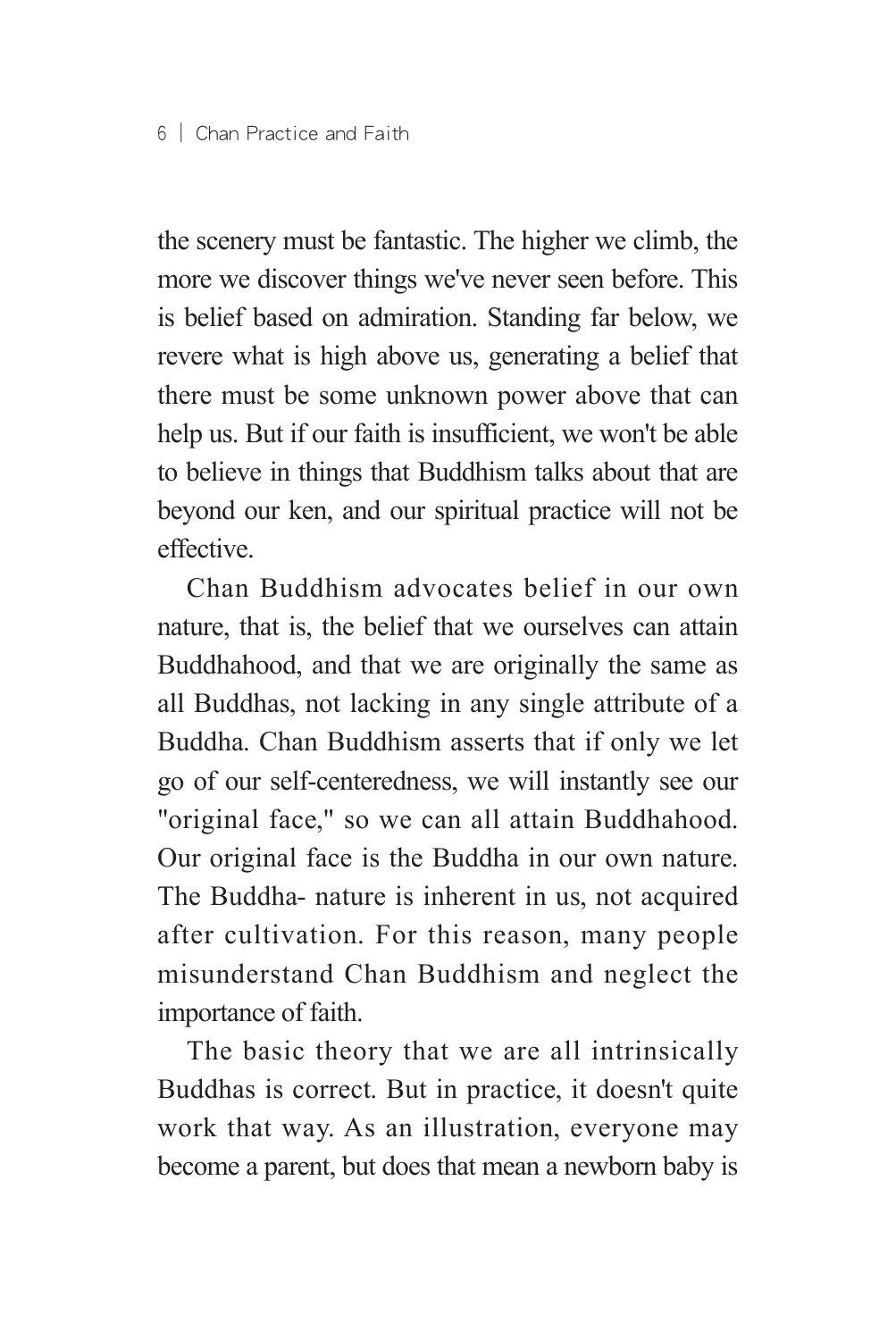a parent? He has yet to grow up and reach adulthood. He is not a parent yet, and is still a baby. Will a baby become a parent in the future? Not necessarily. Those who take monastic vows at an early age and practice celibacy will not become parents, nor will those who are married but infertile. In theory, everyone can be a parent. But in actuality, it's not necessarily so.

Similarly, in a democratic society every citizen has the right to vote, and be elected to office. However, while the majority have the right to vote, few have the opportunity to be elected. Due to a lack of ability or causes and conditions, we can only vote, but can never be elected. There are, however, those who, upon hearing that in Chan teaching "everyone has the Buddha-nature," fancy themselves as equivalent to Buddhas with perfect wisdom, though they are nothing but ignorant, mediocre people. Seeing Buddha images, they not only refuse to prostrate, but scoff, saying that as present Buddhas themselves, they do not prostrate to past Buddhas. They think, "I have a Buddha within. Why bother to worship clay or wooden statues of Buddhas, or their painted images!"

Such people believe that only their own mind is the Buddha and that there is no Buddha outside their mind. When they see other people making prostrations, they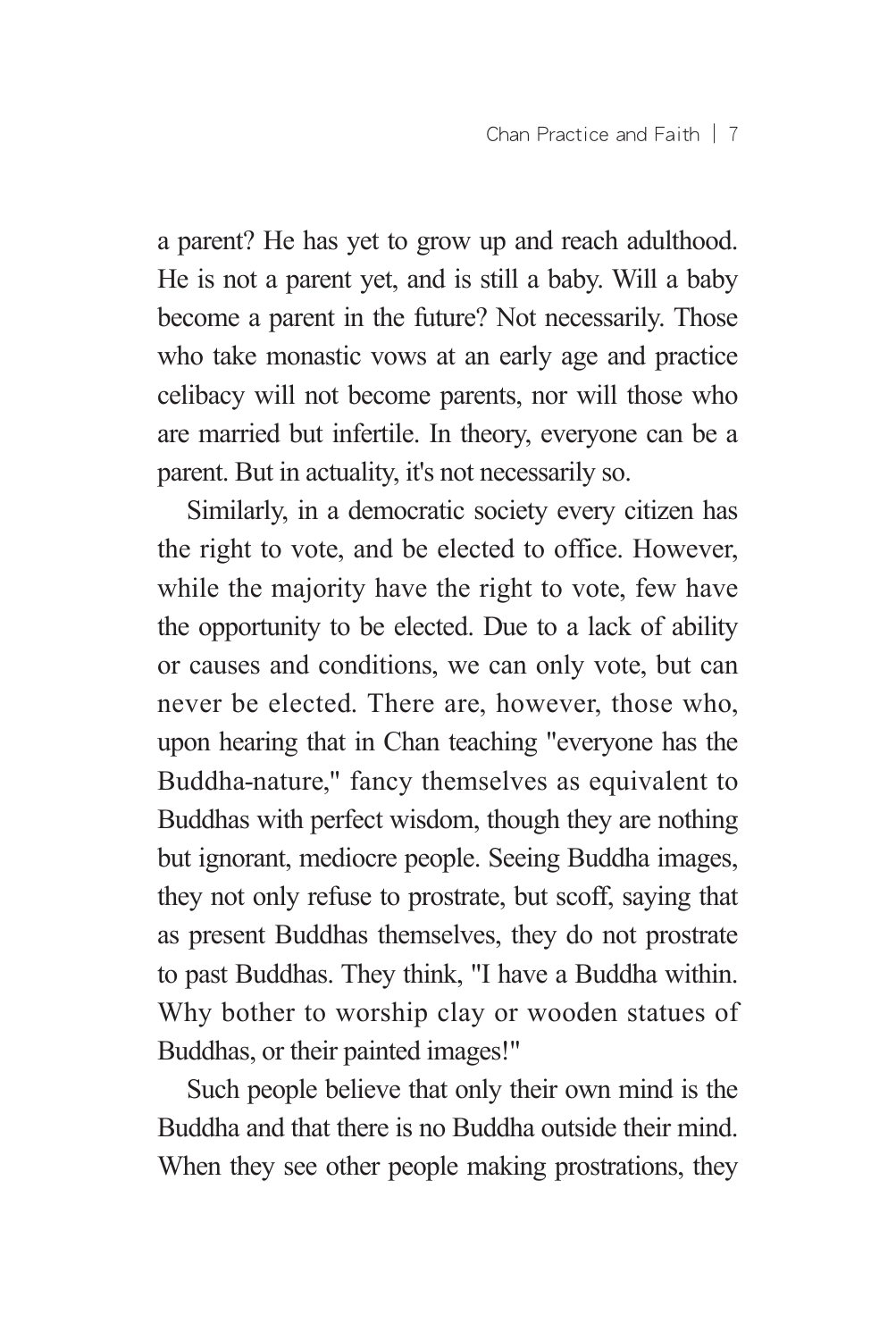call it attachment. When people prostrate to a venerable master, these self-proclaimed Chan practitioners shake their heads and sigh, "There's no need to prostrate to the Buddha, let alone a monastic."

One time, while someone was prostrating to me, they were pulled up by a lay practitioner who said to them, "Don't prostrate! Don't harm the master!" I, to whom the followers made prostrations, was being harmed? I was puzzled, so I asked, "What do you mean? How is he harming me?" He said, "If you are really an eminent monk of great attainment, do you still need to have people prostrate to you? If you do, that means there is attachment in your mind. The more people prostrate, the more you feel like an eminent monk. You won't attain liberation and enlightenment your whole life."

I thought to myself, "Well! He has a point."

The lay practitioner continued, "If you have really attained liberation, then when he prostrates to you, you should reproach him saying, 'Don't be attached to anything. Since one should have no notion of self, person, sentient beings, or beings with a lifespan, naturally there should be no notion of master and disciples. Why bother to make prostrations!'"

Oh! This layman has a really sharp tongue. I asked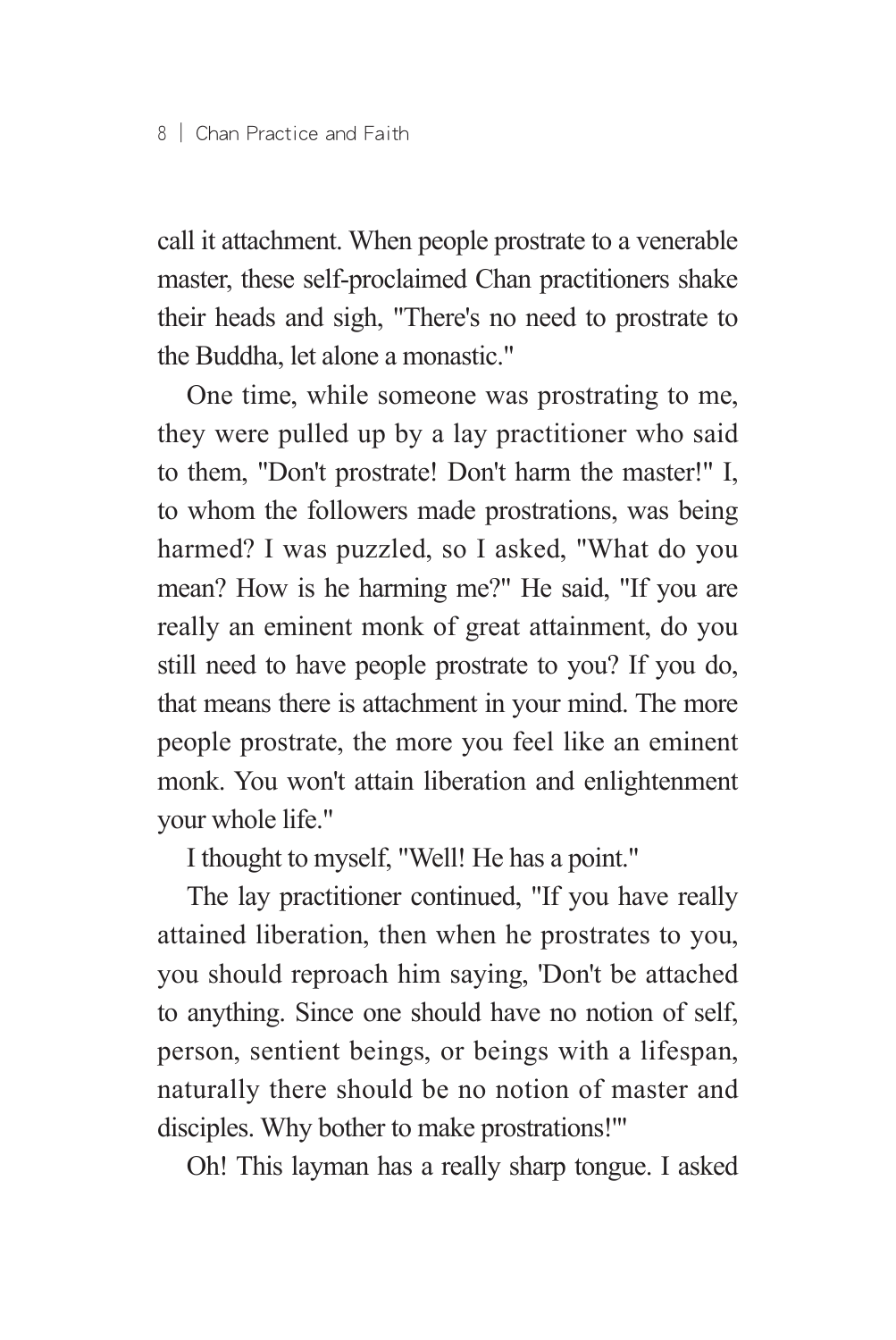him, "Do you prostrate to the Buddha?"

He said, "I prostrate to the Buddha within."

I asked, "How do you do that?"

He replied, "I don't do it with my body, but with my mind."

I asked, "How do you do it with your mind?"

He said, "Achieving a free and easy state of mind is prostration. Having no obstructions in the mind is prostration." What he meant is that there was no need to prostrate to Buddhas or bodhisattvas, and he believed in nothing but himself. Actually, this is neither Buddhism nor Chan, but a type of arrogant, demonic view that lacks faith. This kind of person may have had some minor experiences in meditation and developed a kind of overconfidence, which we call "pride of superior attainment." After having read some specious Chan texts, they are caught up in erroneous views. While in this life, they think they've already attained liberation. Once they die, they may be reborn in the heavenly realm if they have great merit. However, because they don't have the right view and understanding or believe in the Three Jewels, they will fall into a miserable plane of existence once they've exhausted their karmic rewards in heaven. If they have an improper attitude, don't keep the precepts, and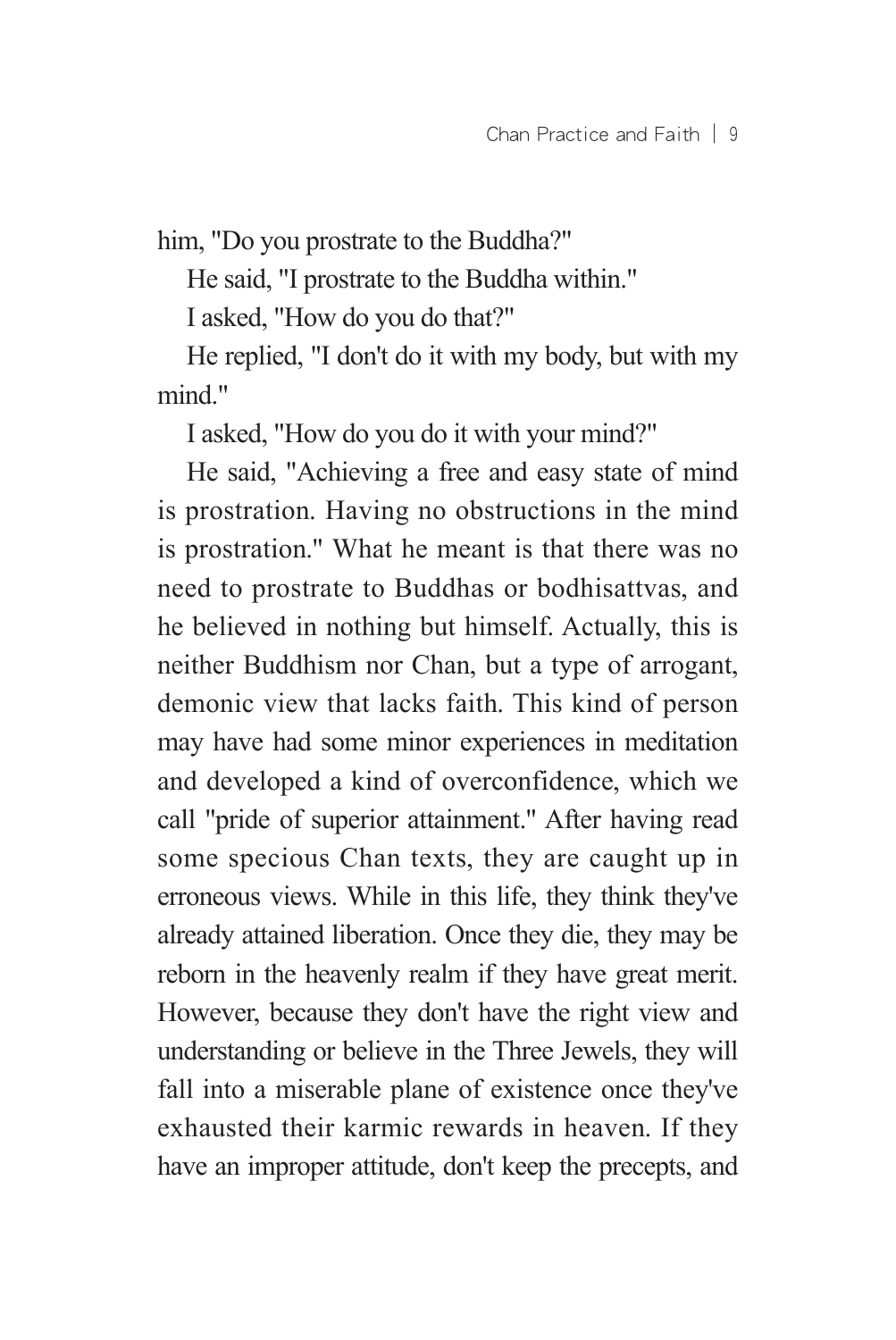always do evil, they'll fall into hell as fast as an arrow.

Therefore, Chan masters believe in the existence of heaven, hell, Buddha lands, and worlds of troubles. Only to highly advanced Chan practitioners who are practicing vigorously but still harbor some attachment in their minds would a Chan master say, "There is no Buddha, no Dharma, and no Sangha. There is no heaven and hell." Chan masters say this because liberation can never be attained if one's mind is attached to the Three Jewels, heaven, or hell. On the other hand, beginning Chan practitioners must be reminded to make a clear distinction between cause and effect, and between ordinary people and sages. Otherwise, in speaking against attachment, they become trapped in inverted views, reversing cause and effect, and, as ordinary people, passing themselves off as sages. Ordinary people are just ordinary people. We should not fancy ourselves as ancient Buddhas who reappear in this world, equal in all respects to the Buddhas of the past, present and future.

Chan practice is not just sitting meditation. Chan practice is not about just talking big, or solely seeking enlightenment and wanting to be equal to all past, present and future Buddhas. While promoting Chan teachings, we should also emphasize the importance of